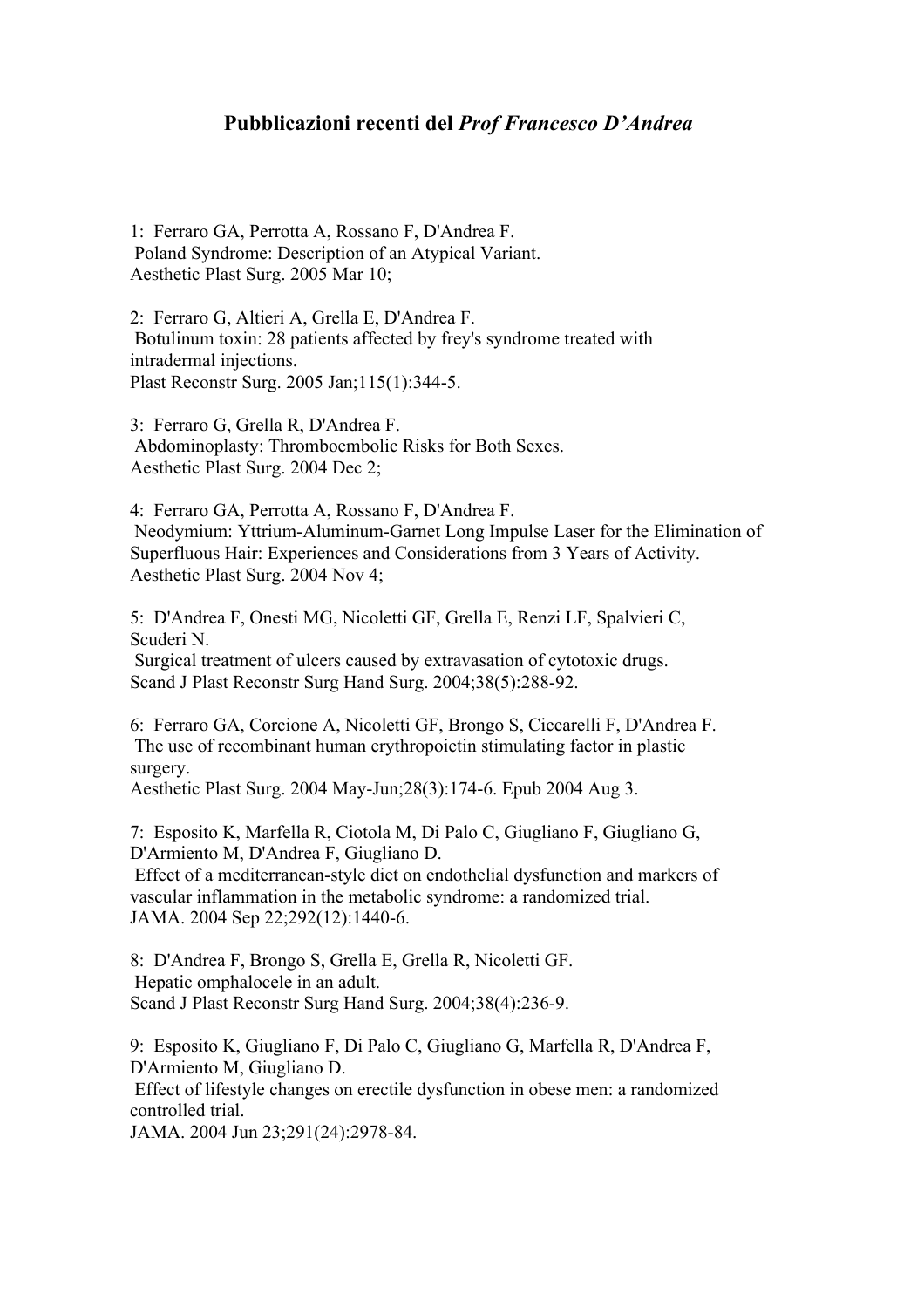10: Giugliano G, Nicoletti G, Grella E, Giugliano F, Esposito K, Scuderi N, D'Andrea F.

Effect of liposuction on insulin resistance and vascular inflammatory markers in obese women.

Br J Plast Surg. 2004 Apr;57(3):190-4.

11: Giugliano G, Pasquali D, Notaro A, Brongo S, Nicoletti G, D'Andrea F, Bellastella A, Sinisi AA.

Verapamil inhibits interleukin-6 and vascular endothelial growth factor production in primary cultures of keloid fibroblasts. Br J Plast Surg. 2003 Dec;56(8):804-9.

12: Nicoletti G, Giugliano G, Pontillo A, Cioffi M, D'Andrea F, Giugliano D, Esposito K.

Effect of a multidisciplinary program of weight reduction on endothelial functions in obese women.

J Endocrinol Invest. 2003 Mar;26(3):RC5-8.

13: Brongo S, Nicoletti G, Ferraro G, Grella E, D'Andrea F. [Use of dermo-adipose grafts in facial morphology restoration in cases of progressive partial lipodystrophy] Minerva Stomatol. 2003 Jan-Feb;52(1-2):31-4.

14: Ziccardi P, Nappo F, Giugliano G, Esposito K, Marfella R, Cioffi M, D'Andrea F, Molinari AM, Giugliano D. Reduction of inflammatory cytokine concentrations and improvement of endothelial functions in obese women after weight loss over one year. Circulation. 2002 Feb 19;105(7):804-9.

15: D'Andrea F, Brongo S, Ferraro G, Baroni A. Prevention and treatment of keloids with intralesional verapamil. Dermatology. 2002;204(1):60-2.

16: D'Andrea F, Brongo S, Ferraro G, Di Nola G, Nicoletti G. [Significance of expanded polytetrafluoroethylene chin prosthesis in profile plastic surgery] Minerva Stomatol. 2001 May;50(5):133-7.

17: D'Andrea F, Vozza A, Brongo S, Di Girolamo F, Vozza G. Dermatofibrosarcoma protuberans: experience with 14 cases. J Eur Acad Dermatol Venereol. 2001 Sep;15(5):427-9. Review.

18: D'Andrea F, Brongo S, Rubino C. Extracorporeal septoplasty with paramarginal incision. Scand J Plast Reconstr Surg Hand Surg. 2001 Sep;35(3):293-6.

19: Rubino C, Mazzarello V, Farace F, D'Andrea F, Montella A, Fenu G, Campus GV.

Ultrastructural anatomy of contracted capsules around textured implants in augmented breasts. Ann Plast Surg. 2001 Feb;46(2):95-102.